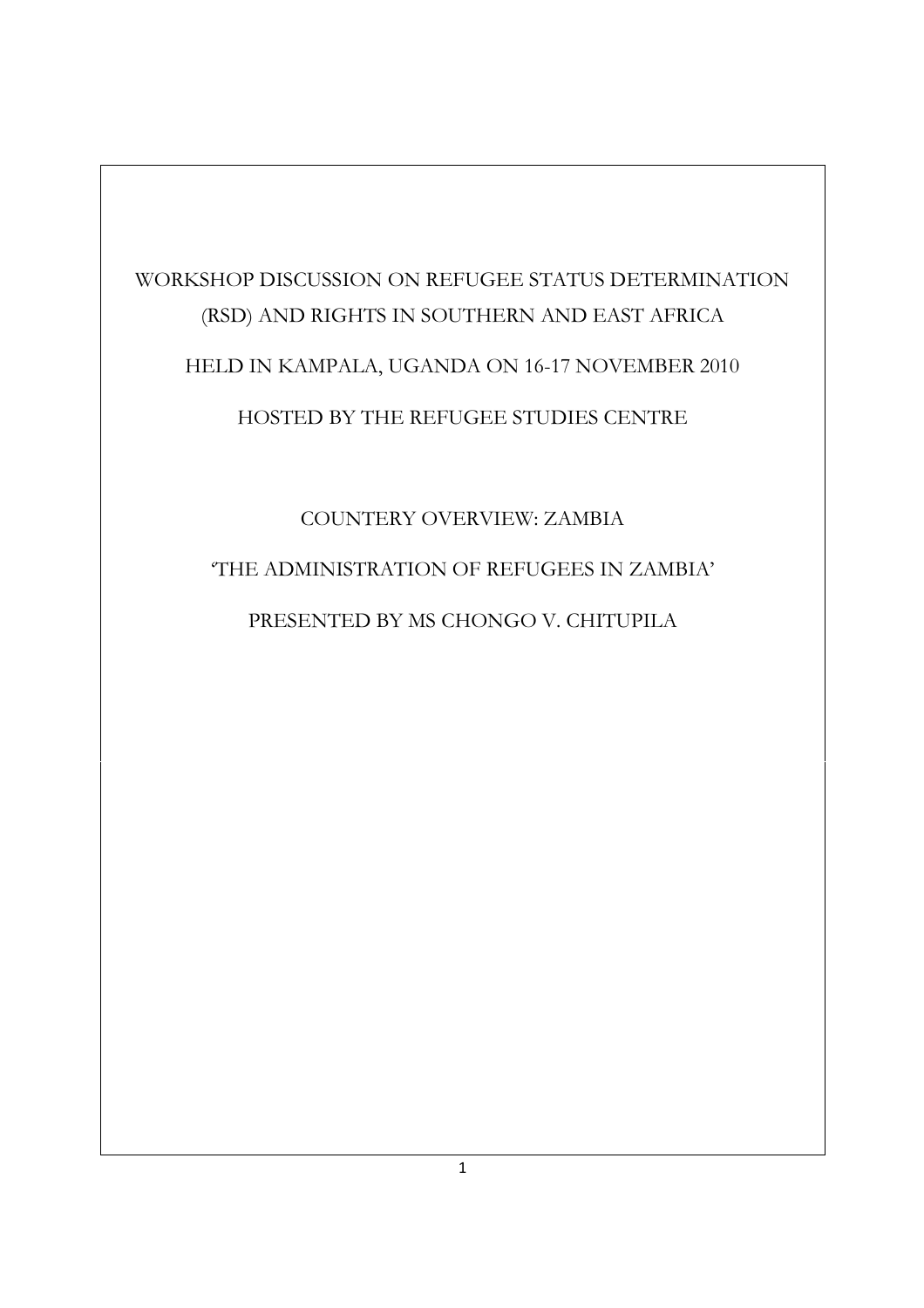# **Abbreviations**

| <b>ACHPR</b>  | African Charter on Human and Peoples' Rights                                |
|---------------|-----------------------------------------------------------------------------|
| <b>ACRWC</b>  | African Charter on the Rights and Welfare of the Child                      |
| AU            | African Union                                                               |
| <b>CAT</b>    | Convention Against Torture and Other Cruel, Inhuman and Degrading Treatment |
| <b>CEDAW</b>  | Convention on the Elimination of all forms of Discrimination Against Women  |
| <b>CERD</b>   | Convention on the Elimination of all forms of Racial Discrimination         |
| <b>COMESA</b> | Common Market for Eastern and Southern Africa                               |
| COR           | Office of the Commissioner for Refugees                                     |
| <b>CRC</b>    | Convention on the Rights of the Child                                       |
| <b>DJOC</b>   | District Joint Operational Committee                                        |
| <b>DRC</b>    | Democratic Republic of Congo                                                |
| <b>ICCPR</b>  | International Covenant on Civil and Political Rights                        |
| <b>ICESCR</b> | International Covenant on Economic, Social and Cultural Rights              |
| <b>NEC</b>    | National Eligibility Committee                                              |
| <b>NGO</b>    | Non-governmental Organisation                                               |
| PJOC          | Provincial Joint Operational Committee                                      |
| <b>RSD</b>    | Refugee Status Determination                                                |
| <b>UNHCR</b>  | United Nations High Commissioner for Refugees                               |
| SADC          | Southern African Development Community                                      |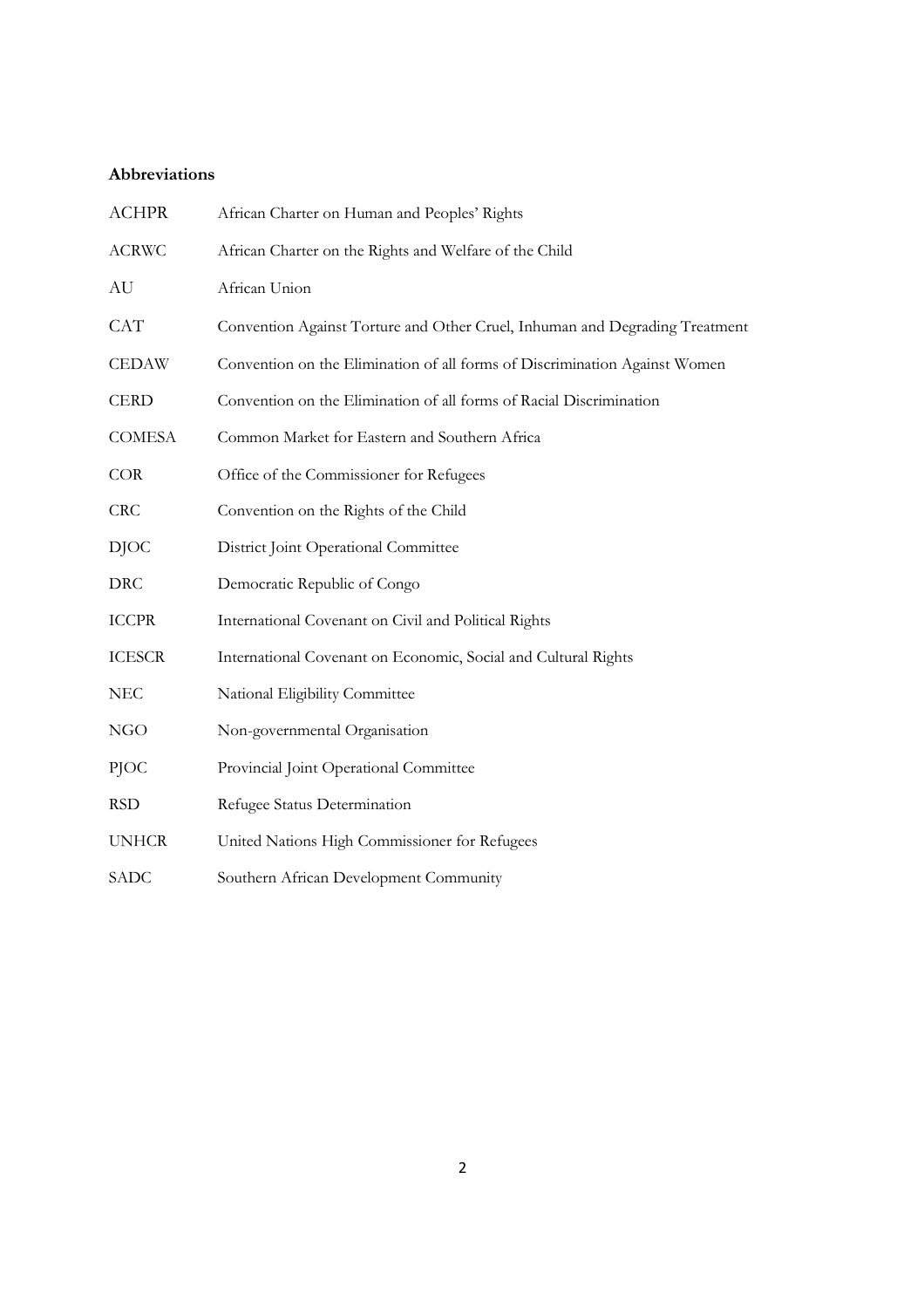#### **1. Introduction**

#### **1.1 Outline**

This paper will briefly discuss the legal system and refugee situation in Zambia. The paper will then highlight the various international and regional refugee and human rights instruments to which Zambia is a party. Domestic legislation that addresses refugees will be analysed and pertinent provisions will be emphasised. The Refugee Bill 2008 which is draft legislation will also be examined to determine whether it improves on existing legislation or not.

Zambia has two parallel RSD procedures, and both will be explained. Furthermore, there will be an examination of select refugee rights and durable solutions. The paper will conclude with recommendations.

# **1.2 Country Profile**

# **1.2.1 Common Law**

Zambia is a former British colony. Consequently, the legal system that pertains is that of common law operating parallel to a customary law system.<sup>1</sup> Zambia is a democratic state with a written constitution that is the supreme law of the land.

## **1.2.2 Dualist Jurisdiction**

Zambia is a dualist state or has a dualist jurisdiction. Accordingly, international law and national law are fundamentally different and domestic law making is required to transform or incorporate international law into national law,<sup>2</sup> also referred to as domestication.

#### **1.2.3 Brief Review of the Refugee Situation**

#### **a) Numbers**

According to UNHCR statistics dated January 2010, Zambia hosts 56,785 refugees and 78 asylum seekers. The number of refugees and asylum seekers residing in Zambia has reduced from 78,000 in mid June 2009.<sup>3</sup>

#### **b) Location**

Refugees of various nationalities reside in both rural and urban areas. Some prominent figures and nationalities include:<sup>4</sup>

- i) 18,700 Angolan refugees were located in Mayukwayukwa and Meheba settlements while 8,200 were settled among local communities;
- ii) About 25,200 Congolese refugees live in Kala, Mwange and Meheba camps whereas government estimates state that about 15,000 Congolese are spontaneously settled within local communities; and

<sup>1</sup> Darwin, C (2005) *Report on the situation of refugees in Zambia.*

<sup>2</sup> Viljoen, F (2007) *International Human Rights Law in Africa* p 18.

<sup>3</sup> *2010 UNHCR country operations profile – Zambia* http://www.unhcr.org/cgi-bin/texis/vtx/page?page=49e485ba6. Accessed on 27 October 2010.

 $4$  n 3 above; note that the figures expressed herein reflect figures from mid-2009 and may have changed.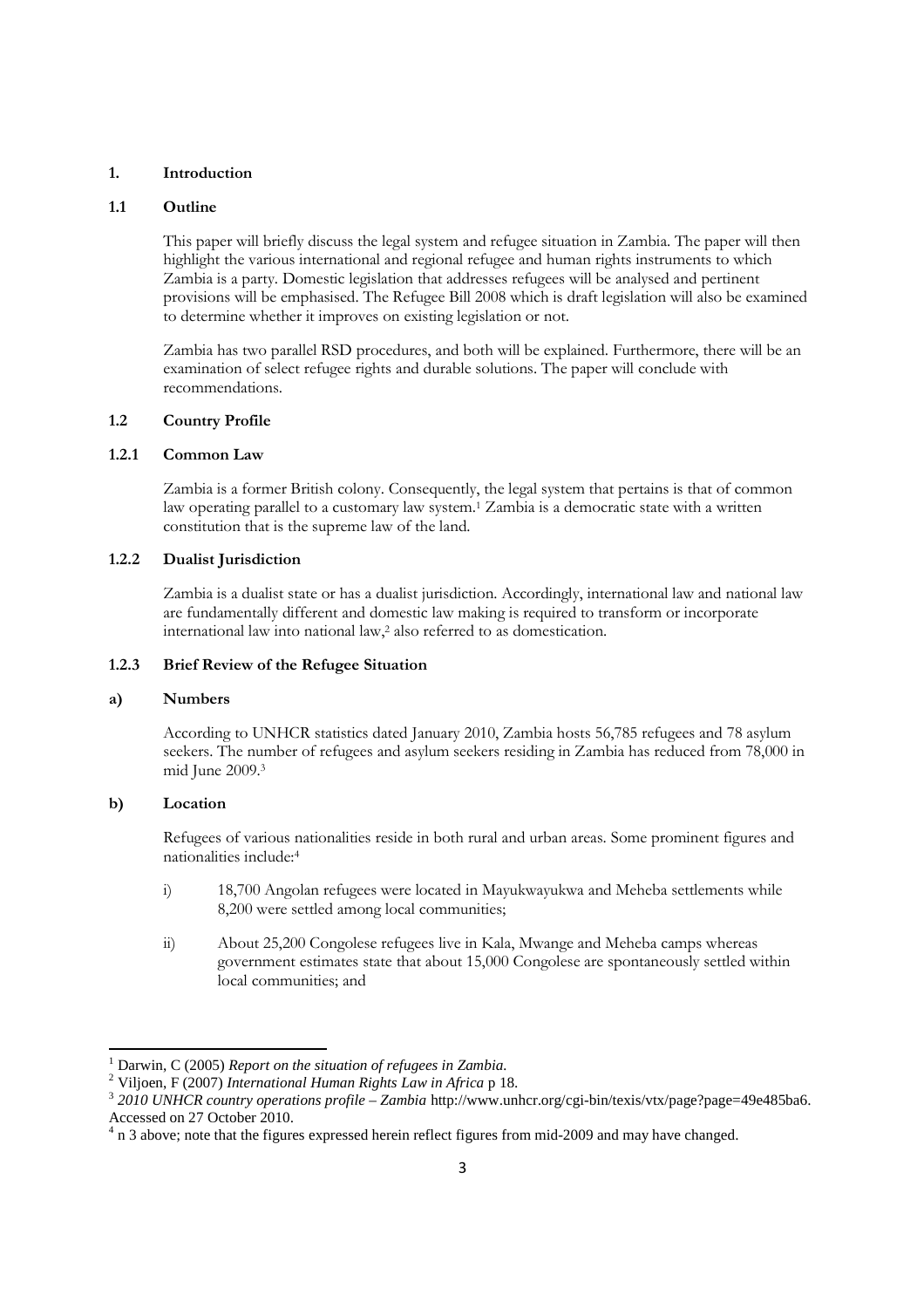iii) About 4,500 refugees of various nationalities and about 2,000 refugees of various nationalities were settled among local communities. These various nationalities are made up of, although do not exclusively consist of, people of Burundi, Rwandans and Somalis.<sup>5</sup>

The settlements, camps and local communities referred to above are based in rural areas situated away from the main towns. Section 12 of the Refugees (Control) Act stipulates a policy of encampment and the majority of refugees reside in camps and settlements.

According to UNHCR 4,800 refugees of various nationalities are residing in Lusaka (the capital city of Zambia). Refugees based in Lusaka and other main towns are referred to as urban based refugees. However, Darwin disputes such figures stating that they are not accurate and the numbers could be as high as 10,000.<sup>6</sup>

#### **c) Camps and Settlements**

There are five camps and settlements in Zambia: Mayukwayukwa, Meheba, Kala, Nangweshi and Mwange. Mwange camp is to be closed by the end of 2010.<sup>7</sup>

#### **d) Refugee Populations and Movements**

The government, UNHCR and various stakeholders are engaged in a voluntary repatriation exercise of Congolese refugees in 2010. This exercise follows on the heels of a voluntary repatriation exercise for Angolan refugees from 2003 to 2007. From 2007 to date about 40,000 Congolese refugees have been repatriated according to a UNHCR report on its website.

By the end of 2010 about 7,000 Congolese are expected to be repatriated to the DRC. While parts of DRC remain volatile, refugees are being repatriated to secure locations that include Moba and Pweto provinces in the DRC.

# **e) Availability of Information Concerning Refugee Laws and Practices**

Refugee laws and practices are not widely disseminated in Zambia. The laws that address refugee protection and administration include the Refugees (Control) Act, the Immigration and Deportation Act and the Anti-Human Trafficking Act. They are available in a number of places, for instance on a legal database (Kas Legal Library) sold to lawyers in particular and the public, on the National Assembly of Zambia website and they can be bought at Government printers. These sources of Zambian laws are not widely known to the public, which includes refugees. Additionally, the laws are usually accessed mainly by lawyers, government departments or NGOs that deal with refugee, immigration or trafficking issues.

Information on refugees and relevant laws and practices is not readily available to the population at large. Because RSD is administrative in Zambia, most information on cases is only available at either COR or UNHCR's Lusaka office.

Academically, courses on refugee studies are offered by a handful of universities in the country. For instance the University of Zambia's School of Law used to offer Refugee Law as an optional course

<sup>5</sup> Darwin, C (2005) *Report on the Refugee Situation in Zambia*.

 $6$  n 5 p 7; note that the figures stipulated by Darwin stem from research conducted in 2005 and while the figures may have changed the problems of self settled refugees who are not registered with the office of the Commissioner for Refugees and not reflected in statistics still remain.

<sup>7</sup> *2010 UNHCR country operations profile – Zambia* http://www.unhcr.org/cgi-bin/texis/vtx/page?page=49e485ba6. Accessed on 27 October 2010.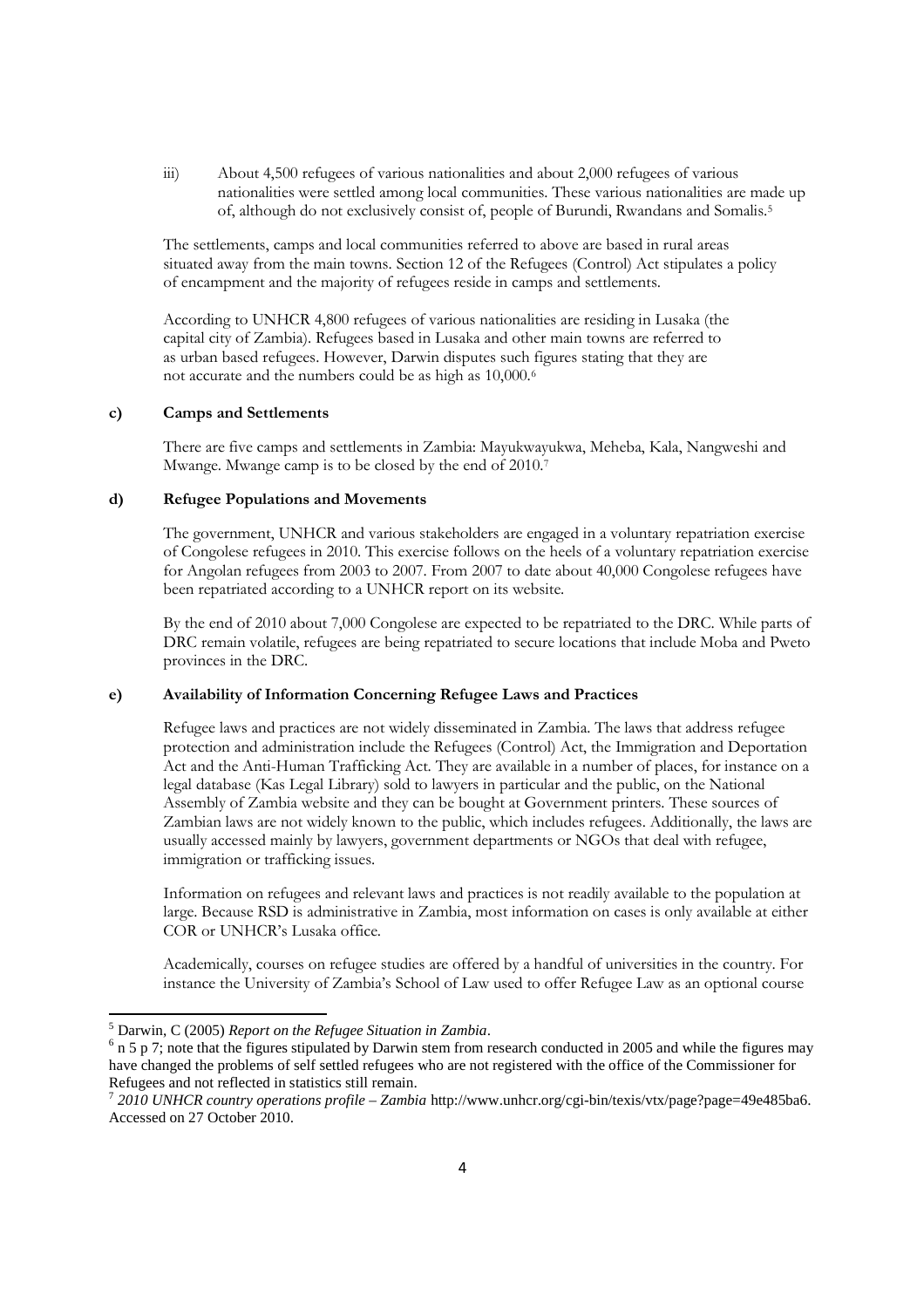to fourth year law students. The School of Humanities also offers a course on refugee studies. Zambia Open University offers refugee law as a component of Immigration Law in the School of Law. In most of the aforementioned cases, the course is offered as an optional subject and only for one semester which means that only the basics are taught to a handful of students.

Not many law firms within the country represent refugees. This is mainly because most refugees are based in camps and settlements located far away from the towns in which the law firms are situated and secondly, (urban based) refugees cannot afford the steep legal fees. However, the Legal Aid Board which is a statutorily created institution is mandated to provide legal aid to indigent persons in Zambia.<sup>8</sup> The Legal Aid Act does not provide that legal aid shall be available to Zambian citizens only, but stipulates indigent persons.<sup>9</sup> Thus refugees should be able to apply for legal aid in civil and criminal matters, especially matters that involve refugee protection. According to UNHCR, refugees benefit from legal aid provided by the Legal Aid Board.<sup>10</sup>

Not many NGOs in the country have a mandate for refugee protection and attendant issues. A number of NGOs cooperate with UNHCR on refugee matters, for instance Zambia Red Cross and Legal Resources Foundation.

#### **2. International Legal Framework**

## **2.1 International and Regional Refugee Instruments**

Zambia is a party to the 1951 Refugee Convention and its 1967 Protocol.<sup>11</sup> Zambia has entered reservations to this Convention regarding the rights to education, work, freedom of movement and the provision of travel documents. Zambia is also a party to the 1969 OAU Convention Governing the Specific Aspects of Refugee Problems in Africa.<sup>12</sup>

## **2.2 International and Regional Human Rights Instruments**

# **2.2.1 International Instruments**

Zambia has ratified the ICCPR and its Optional Protocol I, ICESCR, the CAT, CEDAW, CRC and CERD.<sup>13</sup>

Zambia entered a reservation to article 13(2)(a) of the ICESCR declaring that the full implementation of the right to free primary education for all could not be realised at the time. This was in reference to the postponement of the application of article  $13(2)(a)$  due to its financial implications.<sup>14</sup>

### **2.2.2 Regional Instruments**

Zambia is a member of the AU, a regional political organisation, COMESA and SADC. COMESA is a sub-regional economic organisation while SADC is a sub-regional political and economic organization; the two are similar in their firm resolve towards market integration and trade liberalization.<sup>15</sup>

<sup>8</sup> The Legal Aid Act, Chapter 34 of the Laws of Zambia.

<sup>&</sup>lt;sup>9</sup> Preamble of the Legal Aid Act, Chapter 34 of the Laws of Zambia.

<sup>10</sup> UNHCR (2007) *Zambia: Analysis of the Gaps in Protection of Refugees* p 42.

<sup>11</sup> Darwin, C (2005) *Report on the Refugee Situation in Zambia* p 13.

<sup>&</sup>lt;sup>12</sup> USCRI *Zambia* (2009) http://www.refugees.org/countryreports.aspx?id=2348. Accessed on 24 October 2010.

 $13 \text{ n } 10$  above p 12.

<sup>14</sup> Viljoen, F. (2007) *International Human Rights Law in Africa* p 123.

<sup>&</sup>lt;sup>15</sup> Economic Commission for Africa Southern Area Office *The role of population and migration in enhancing regional integration in the SADC and COMESA regions* ECA-SA/SADC/TPUB/2008/3 p 13.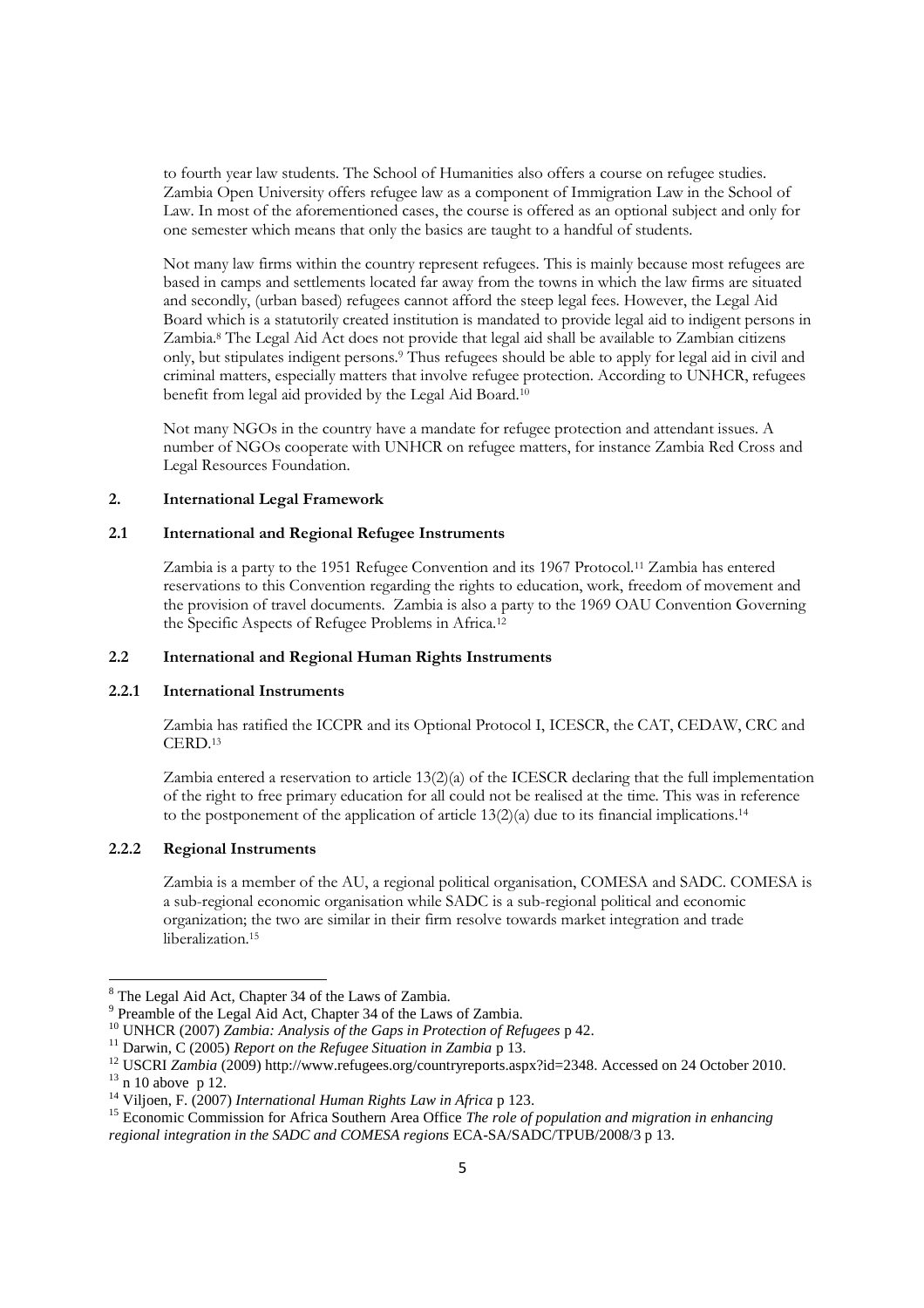Zambia is party to the ACHPR and has ratified the Protocol on the Rights of Women in Africa, and the ACRWC as well as the SADC Charter on Fundamental Social Rights.

The rights enshrined in all the above mentioned instruments apply to refugees.

## **3. Domestic Legal and Policy Framework**

#### **3.1 Refugees (Control) Act 1970**

The Refugees (Control) Act was promulgated in 1970 '*to make provision for the control of refugees; and to provide for matters incidental thereto.*' As Rutinwa points out, this Act addressed only a specific aspect of the refugee problem and did not comprehensively attend to refugee protection – the Act intended to (and does) control refugees.<sup>16</sup>

The Act originally did not define refugees, however, the Refugee (Control) (Declaration of Refugees) Order Statutory Instrument No. 240 of 1971 in section 2 defines refugees as '*Persons who are, or prior to their entry into Zambia were, ordinarily resident outside Zambia and who have sought asylum in Zambia owing to well-founded fear of being persecuted for reasons of race, religion, nationality, membership of a particular social group or political opinion are declared to be refugees for the purposes of the Act.*' The broader definition of the 1969 OAU Convention was not incorporated into the Act.

The Act grants the Minister broad and sweeping powers over refugees. For instance the Act provides that '*the Minister may at any time order any refugee to return by such means or route as he shall direct to the territory from which he entered Zambia.'<sup>17</sup>* This allows for the expulsion of refugees to territories where their lives may be in danger in a manner that amounts to r*efoulment*. <sup>18</sup> Although the particular Minister referred to in the Act is not stipulated, the reference is to the Minister of the Ministry of Home Affairs as the ministry that administers refugee affairs.

The Act also provides for the confiscation and slaughter of animals belonging to refugees as well as the detention and use of vehicles owned by refugees without assurance of compensation.<sup>19</sup>

The Act in section 12 stipulates that refugees are supposed to reside in refugee settlements and camps and makes it an offence for a refugee to fail to reside in the camps and settlements or if residing there, makes it an offence for a refugee to leave such places of residence without the necessary authorisation. This is a restriction on the movement of refugees.

No one is allowed to enter or leave the camps and settlement (if not a refugee) unless permitted by the Minister or other authorised personnel.<sup>20</sup> Additionally, the right of refugees to assemble freely is seriously hampered by section 14(2) of the Act.<sup>21</sup>

<sup>16</sup> Rutinwa, B *Asylum and refugee policies in Southern Africa: A historical perspective*

http://www.sarpn.org.za/documents. Accessed on 24 October 2010.

s. 10 of the Refugees (Control) Act.

 $18 \text{ n}$  16 above.

<sup>&</sup>lt;sup>19</sup> n 16 above; s. 8 and 9 respectively of the Refugees (Control) Act 1970.

 $20$  s. 14 of the Refugees (Control) Act 1970.

<sup>&</sup>lt;sup>21</sup> The said section states; '*No person other than the Commissioner or a refugee officer may in a refugee settlement address an assembly or meeting of more than ten refugees, whether or not such meeting is held in a public place.'*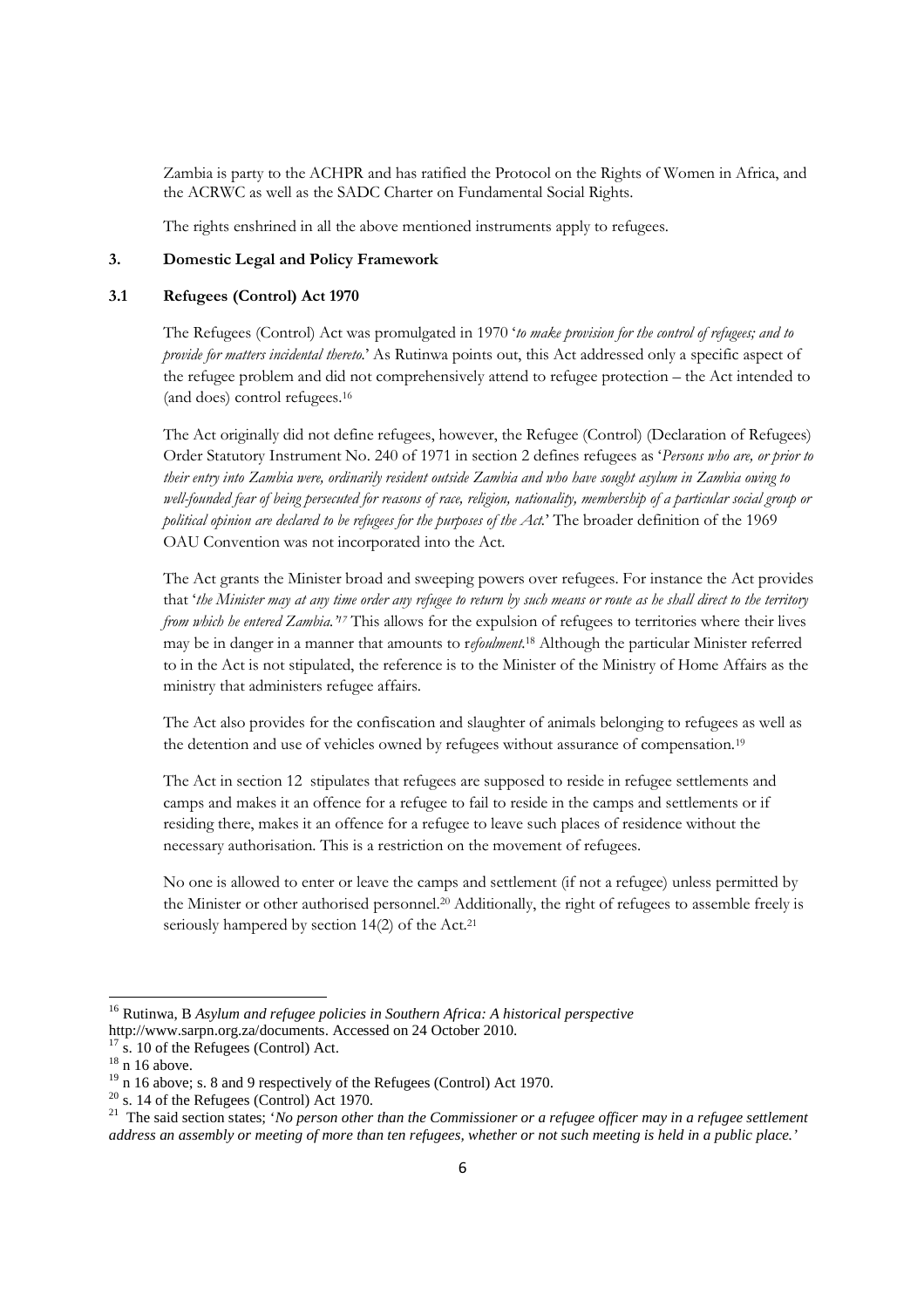The Act permits the use of force: '*authorised officers and any person acting with the authority of an authorised officer may use such force, including the use of firearms, as may be reasonably necessary to compel any refugee to comply with any order or direction made or given under this Act in relation to such refugee.'*<sup>22</sup> Consequently, the Act grants immunity to officers from any liability, claim, action or demand arising from their actions in enforcing the Act.<sup>23</sup>

In conclusion, the Refugees (Control) Act does not contain any refugee rights and does not stipulate rules and regulations for RSD. Therefore, it does not meet (minimal) international standards for the protection of refugees.

#### **3.2 The Refugee Bill 2008**

The Refugee Bill 2008 is draft legislation intended to replace current refugee legislation and improve the administration and protection of refugees in Zambia. The Bill incorporates the 1951 Refugee Convention and 1969 OAU Convention definitions including instances of exclusion and cessation of refugee status and the procedure to be followed.

The Bill re-establishes the DJOC, PJOC and NEC as a single entity, the Refugee Status Determination Committee and creates an Appeals board that reviews appeals to the Minister. Whereas the Bill maintains that the Minster may designate places of residence for refugees in Zambia, it does not outline urban residency application procedures.

While the Bill does not expressly set out various refugee rights, it provides that refugees in Zambia shall be entitled to the rights and subject to the duties contained in the 1951 Refugee Convention and the 1969 OAU Convention. Furthermore, the Bill expressly enshrines the principle of *non-refoulement*.

The Bill provides for travel documents without the return clause and makes it relatively easier (in theory at least) for refugees to obtain work or study permits and refugee children will not require a study permit to attend primary school.

Finally and notable is the absence of durable solutions in the Bill. This renders the Bill a document that considers the refugee problem temporary in nature and it fails to adequately address the effects of protracted conflicts or the continuous presence of refugees in Zambia (both of which Zambia has experienced and continues to) leaving refugees and the government itself without solutions.

While the Bill contains positive changes that incorporate international standards, it does not address the pertinent issue of durable solutions for refugees despite the fact that a large population of refugees in Zambia are affected by protracted conflict (Congolese refugees) and many Angolan refugees are reluctant to return to Angola despite the restoration of peace.

# **3.3 The Immigration and Deportation Act 2010**

The Immigration and Deportation Act was repealed and a new Act was promulgated this year. The repealed Act allowed for temporary permits to be granted to asylum seekers whose application for refugee status was denied.<sup>24</sup> The present Act explicitly provides for an asylum seekers permit to be

 $22$  s. 16(1) of the Refugees Control Act 1970.

<sup>23</sup> USCRI (2009) *Zambia* http://www.refugees.org/countryreports.aspx?id=2348. Accessed on 24 October 2010.

 $^{24}$  s. 17 of the Immigration and Deportation Act No. 18 of 2010.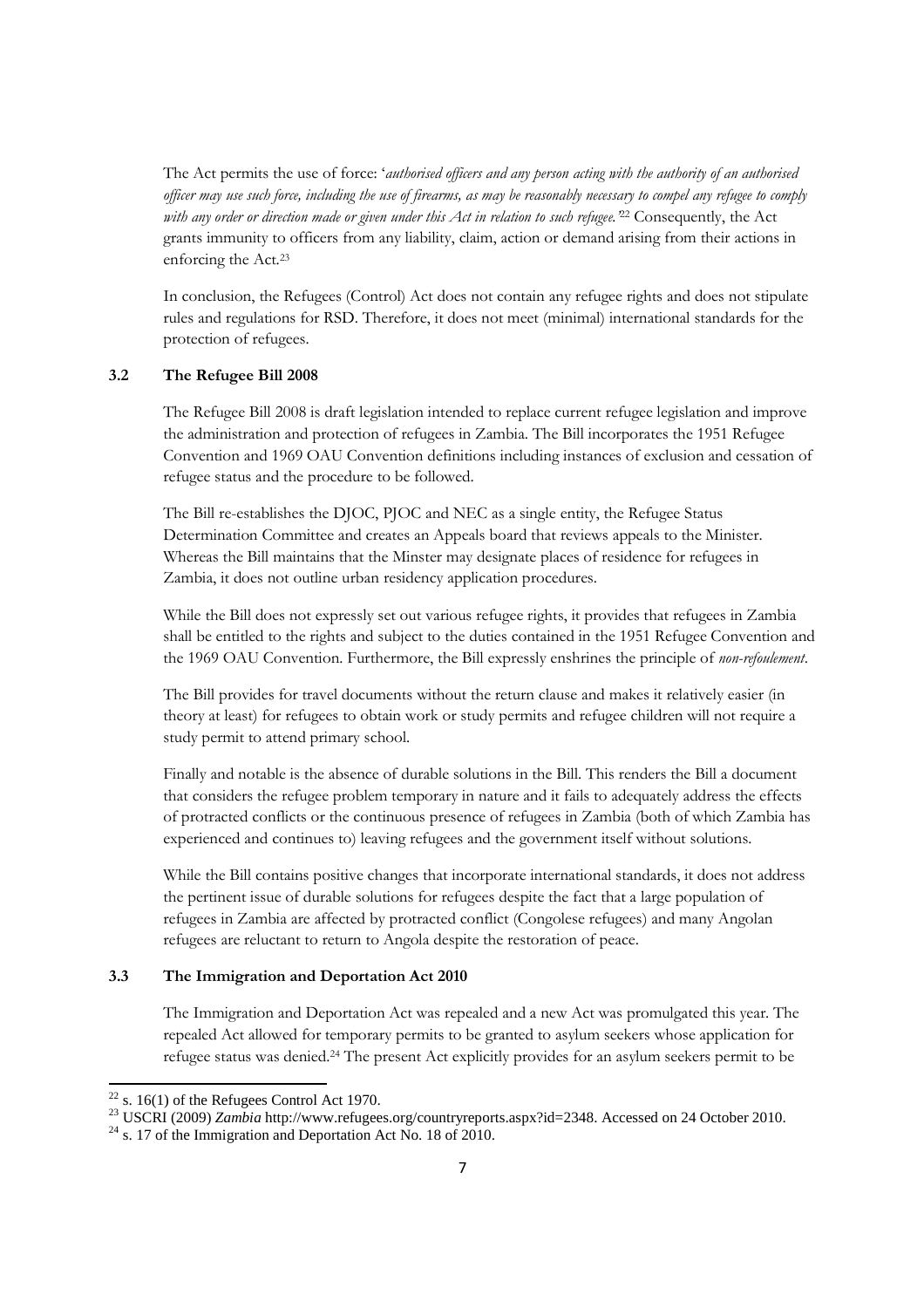granted *to any person seeking refuge or asylum in Zambia in accordance with the Refugees (Control) Act.*<sup>25</sup> The section provides an expiry period for the permit, providing that if an asylum seeker does not report to the office of Commissioner for Refugees within the time period specified s/he will declared an illegal immigrant and dealt with accordingly.<sup>26</sup> The Act makes it an offence for a refugee to be outside a refugee settlement without a permit.<sup>27</sup>

#### **3.4 Refugee Status Determination (RSD) Procedures**

UNHCR conducted RSD in Zambia until 1993 when it handed over RSD to COR, a department under the Ministry of Home Affairs.<sup>28</sup>

Zambia has two separate administrative RSD systems; provincial and Lusaka-based RSD. Each system is based on the location of the individual when s/he applies for recognition of refugee status and the treaty on which an individual's claim is based.<sup>29</sup>

## **3.4.1 Provincial Based RSD**

The provincial system determines refugee claims based on the 1969 OAU Convention and recognition is on a *prima facie* basis. Refugees who arrive in the provinces have their claims heard by one of two bodies: the DJOC or the PJOC. The two are located at entry points on the Zambian border and are made up of staff of either the Zambian police or immigration.<sup>30</sup>

The two bodies have no fixed meeting dates for the determination of refugee claims.<sup>31</sup> When the DJOC or the PJOC makes a decision, it sends it to the COR for confirmation.<sup>32</sup> If the DJOC or the PJOC is presented with a claim that falls under the the 1951 Refugee Convention, the two bodies are obliged to refer the case to Lusaka to be processed under the Lusaka RSD procedure which involves NEC.<sup>33</sup> This process is not provided for in the law.

Refugees can appeal against the decision of the DJOC or PJOC to NEC. If refugees are recognised as such, they are sent to refugee camps.<sup>34</sup> If the DJOC or PJOC does not recognise refugee claims, they may recommend such claims be assessed on an individual basis based on the 1951 Refugee Convention by NEC in Lusaka.

# **3.4.2 National Eligibility Committee (Lusaka)**

The second system of RSD occurs in Lusaka for refugees that arrive in Lusaka as opposed to the provinces, as well as for those whose claims are referred to Lusaka by the DJOC or PJOC. NEC determines refugee claims based on the 1951 Refugee Convention and 1970 Refugees (Control)

 $25$  s. 31(1) of the Immigration and Deportation Act No. 18 of 2010.

 $26$  s. 31(2) and (3) of the Immigration and Deportation Act No. 18 of 2010.

 $27$  s. 31(4) of the Immigration and Deportation Act No. 18 of 2010.

<sup>28</sup> Darwin, C (2005) *Report on the Refugee Situation in Zambia* p 14.

 $29 \text{ n } 28$  above.

<sup>30</sup> UNHCR (2007) *Zambia: Analysis of the Gaps in Protection of Refugees* p 22.

<sup>&</sup>lt;sup>31</sup> n 30 above; UNHCR states that the bodies meet as often as there are new arrivals of asylum seekers in Zambia.

<sup>32</sup> Darwin, C (2005) *Report on the Refugee Situation in Zambia* p 15.

<sup>&</sup>lt;sup>33</sup> USCRI *Zambia* (2009) http://www.refugees.org/countryreports.aspx?id=2348. Accessed on 24 October 2010.

<sup>&</sup>lt;sup>34</sup> s. 12 of the Refugees (Control) Act; Requirement to reside in ... refugee settlement.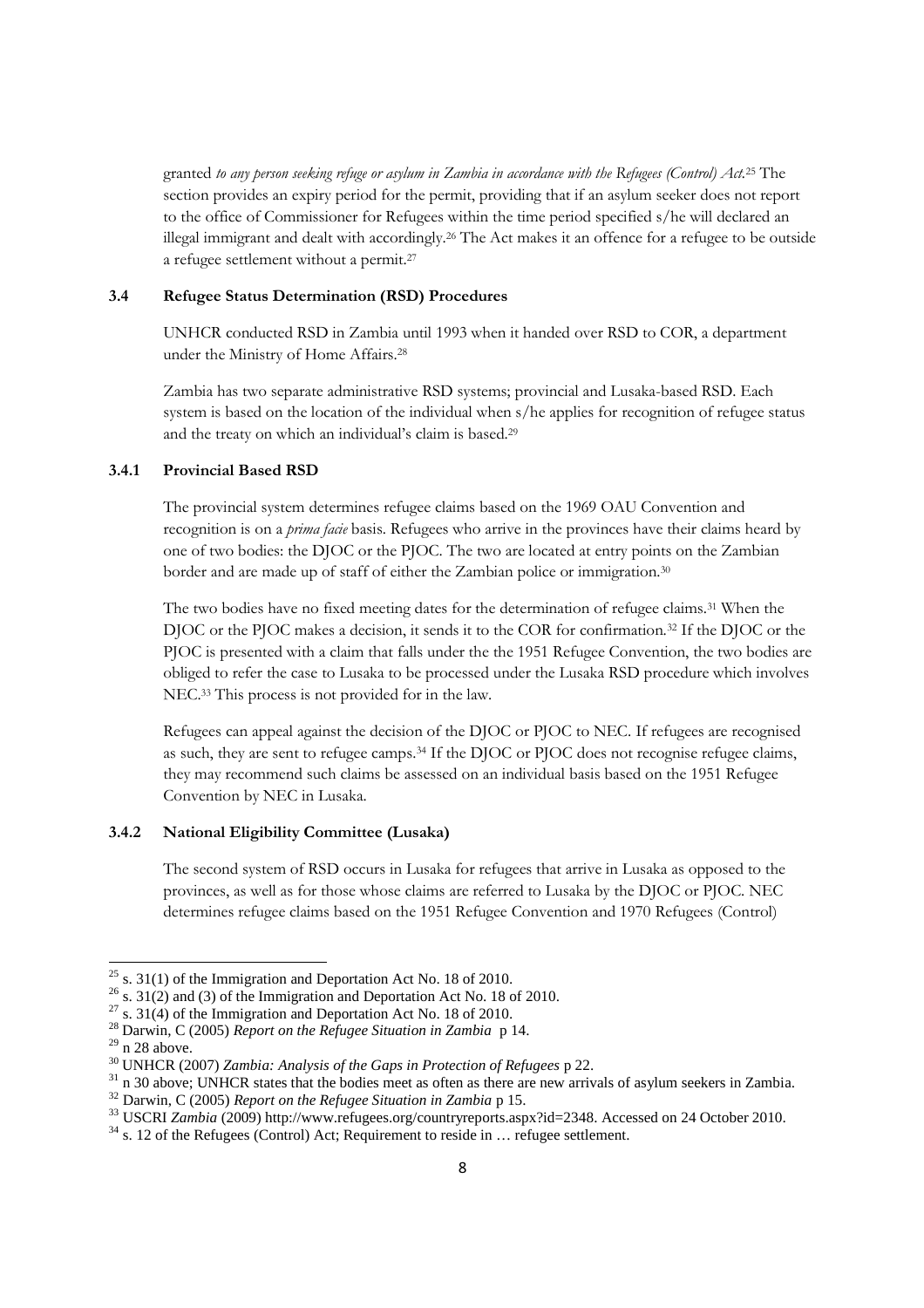Act.<sup>35</sup> NEC is chaired by the Commissioner for Refugees and includes representatives from the police, immigration department, Ministry of Foreign Affairs, Office of the President (Special division), Ministry of Labour and Social Services, a legal advisor from COR and a representative from UNHCR who sits in as an observer.<sup>36</sup> NEC meets every fortnight to hear cases.

Applications received from refugees that arrived in Lusaka begin with interviews with one of three legal advisers of COR. The legal advisor prepares a file. If the refugee falls within the ambit of the 1969 OAU Convention, the individual is recognised as a refugee and transferred to the camp.

If a refugee falls within the ambit of the 1951 Refugee Convention, the file is passed on to NEC for further interviews and determination. During interviews with NEC, refugees are not permitted representation by lawyers.<sup>37</sup> Additionally, refugees are not supplied with copies of their interview transcript with either the COR legal advisor or NEC. Relevant country of origin information and eligibility assessments are presented to members of NEC before interviews.<sup>38</sup> NEC considers the information and makes a decision which must be approved by the Commissioner for Refugees in order to represent a final decision.<sup>39</sup> Results are in the form of a letter typed in English and given to refugees. COR is supposed to advise refugees of their right to appeal a rejection although this is not a legally established right and is often delivered verbally.

If refugees are recognised by NEC, they are transferred to camps. If an application is rejected, the refugee may appeal. This consists of requesting a second interview from NEC. Alternatively, rejected applicants can appeal to the Minister of Home Affairs, requesting a review of the case.<sup>40</sup> If a refugee's application is rejected by the Minister, there is still a possibility of application for judicial review to the High Court of Zambia. However, there is no known case in which a refugee has applied for judicial review.<sup>41</sup> The Minister uses her/his discretion in the review of each case. There are no stipulated time limits for appeals although a refugee is supposed to apply within reasonable time. Results of an appeal are supposed to be communicated by written notification.

Despite section 12 of the Refugees (Control) Act, refugees may live in urban areas if they possess an employment, investors or study permit,<sup>42</sup> have family living in urban areas, suffer from health problems not treatable in the districts or are at risk of serious harm in the camps.<sup>43</sup> Authority to live in urban areas based on any of the aforementioned conditions is determined by the Committee on Urban Residence. Refugees granted urban residence are issued with electronic refugee cards that expire after three years and need to be renewed with conditions of possession of requisite Department of Immigration issued permits. Camp based refugees do not have such cards.

The Immigration and Deportation Act is silent as to whether an asylum seekers permit can be extended during an appeal process. However, it does provide for the issuance of a temporary permit

<sup>35</sup> n 32 above p 16.

<sup>36</sup> n 30 above.

<sup>37</sup> UNHCR (2007) *Zambia: Analysis of the Gaps in Protection of Refugees* p 42.

<sup>38</sup> Darwin, C (2005) *Report on the Refugee Situation in Zambia* p 16.

 $39$  n 38 above.

<sup>40</sup> USCRI (2009) *Zambia* http://www.refugees.org/countryreports.aspx?id=2348. Accessed on 24 October 2010.

 $41$  n 38 above.

<sup>&</sup>lt;sup>42</sup> Sections 26, 28 and 29 of the Immigration and Deportation Act No. 18 of 2010.

 $43$  n 40 above.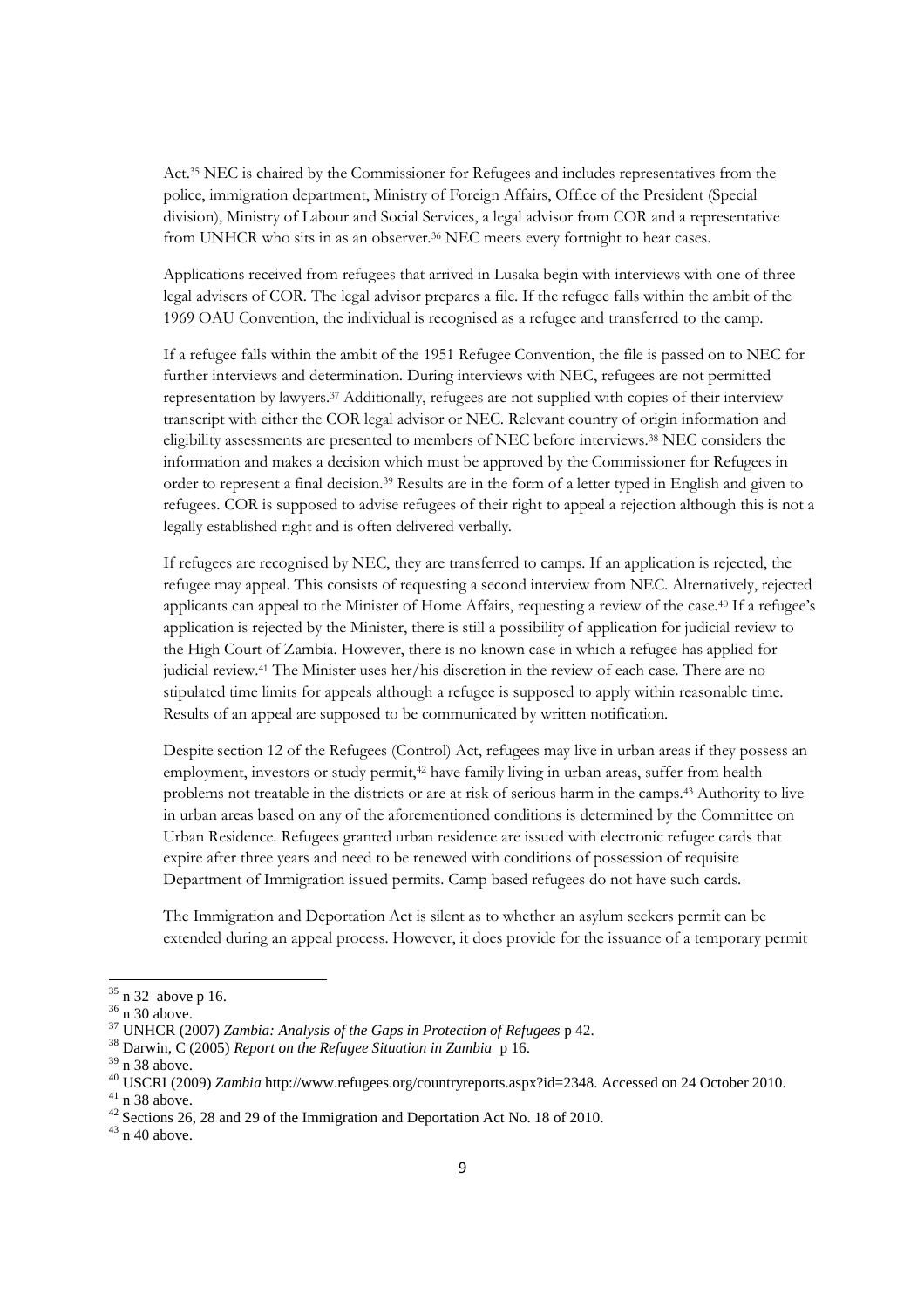at the Minister's request.<sup>44</sup> As the Act is relatively new, it is considered that this is the permit that will be issued to appellants under the RSD system.

There is no social or economic protection available to applicants or appellants under the Lusaka based RSD, although the most vulnerable are assisted by UNHCR.<sup>45</sup> Vulnerable refugees are catered for in UNHCR's refugee policy, however there is no official policy of special provisions for vulnerable groups among applicants for refugee status under COR.<sup>46</sup> Special arrangements are usually left to care providers or partners such as Zambia Red Cross that host such applicants and arrange transport to and from COR offices for interviews and follow up.

#### **3.5 Durable Solutions**

The Constitution and the Citizenship Act have a condition that requires ten years of ordinary residence in Zambia in order for one to be eligible for a grant of citizenship if a foreigner.<sup>47</sup> UNHCR states that refugees cannot be granted citizenship or long term residency because refugees are not considered 'ordinarily resident' in Zambia.<sup>48</sup> Neither the Constitution nor the Citizenship Act defines 'ordinarily resident.' Consequently, the government is reluctant to grant citizenship or permanent residence to long term refugees that have been socially and economically integrated into Zambia.

In a number of media reports UNHCR and the government have reiterated how refugees cannot permanently settle in Zambia as they are not eligible for naturalisation. Zambian government representatives stated that the most viable solution for refugees was voluntary repatriation as refugees do not have the option of local integration.<sup>49</sup> It appears the lack of laws permitting naturalisation as well as security and high unemployment concerns are some of the reasons behind government reluctance to permit local integration. Of the three durable solutions available to refugees, only voluntary repatriation and resettlement are proffered in Zambia. The repatriation option has been applied to Angolan, Congolese and Rwandan refugees in Zambia.

On the one hand, resettlement is conducted by UNHCR and has stringent conditions with very minimal numbers of refugees being resettled every year. Voluntary repatriation on the other hand is actively encouraged by various stakeholders especially the Zambian government.

The lack of proper application of durable solutions has led to many refugees being forced to return to their countries of origin when they are unwilling to do so.<sup>50</sup> Many are afraid to return home due to

<sup>44</sup> s. 27 of the Immigration and Deportation Act No. 18 of 2010.

<sup>45</sup> Darwin, C (2005) *Report on the Refugee Situation in Zambia* p 17.

<sup>46</sup> UNHCR (2007) *Zambia: Analysis of the Gaps in Protection of Refugees* p 23.

<sup>&</sup>lt;sup>47</sup> Article 6(1)(b) of the Constitution Chapter 1 of the Laws of Zambia and s. 16(2) of the Citizenship Act Chapter 124 of the Laws of Zambia.

<sup>48</sup> UNHCR (2007) *Zambia: Analysis of the Gaps in Protection of Refugees* p 50.

<sup>49</sup> *Time up for DRC refugees to return home despite resistance* Times of Zambia Newspaper 1 March 2010 http://www.times.co.zm/news/viewnews.cgi?category-all&id=1267423944. Accessed on 29 October 2010. Minister of Home Affairs Lameck Mangani stated 'it is not up to the refugees to decide whether they want to remain in Zambia or be repatriated. All that these refugees need to do is to psychologically prepare before the repatriation commences this year in May.' *Donors favour voluntary repatriation of refugees* THE POST Thursday April 29 2010. *Congolese refugees' reluctance to return saddens UNHCR* THE POST Friday April 30 2010.

<sup>50</sup> *Time up for DRC refugees to return home despite resistance* 1 March 2010 Times of Zambia Newspaper http://www.times.co.zm/news/viewnews.cgi?category-all&id=1267423944. Accessed on 29 October 2010. This can especially be concluded from the low records of registration for the Congolese repatriation exercise; '…*few*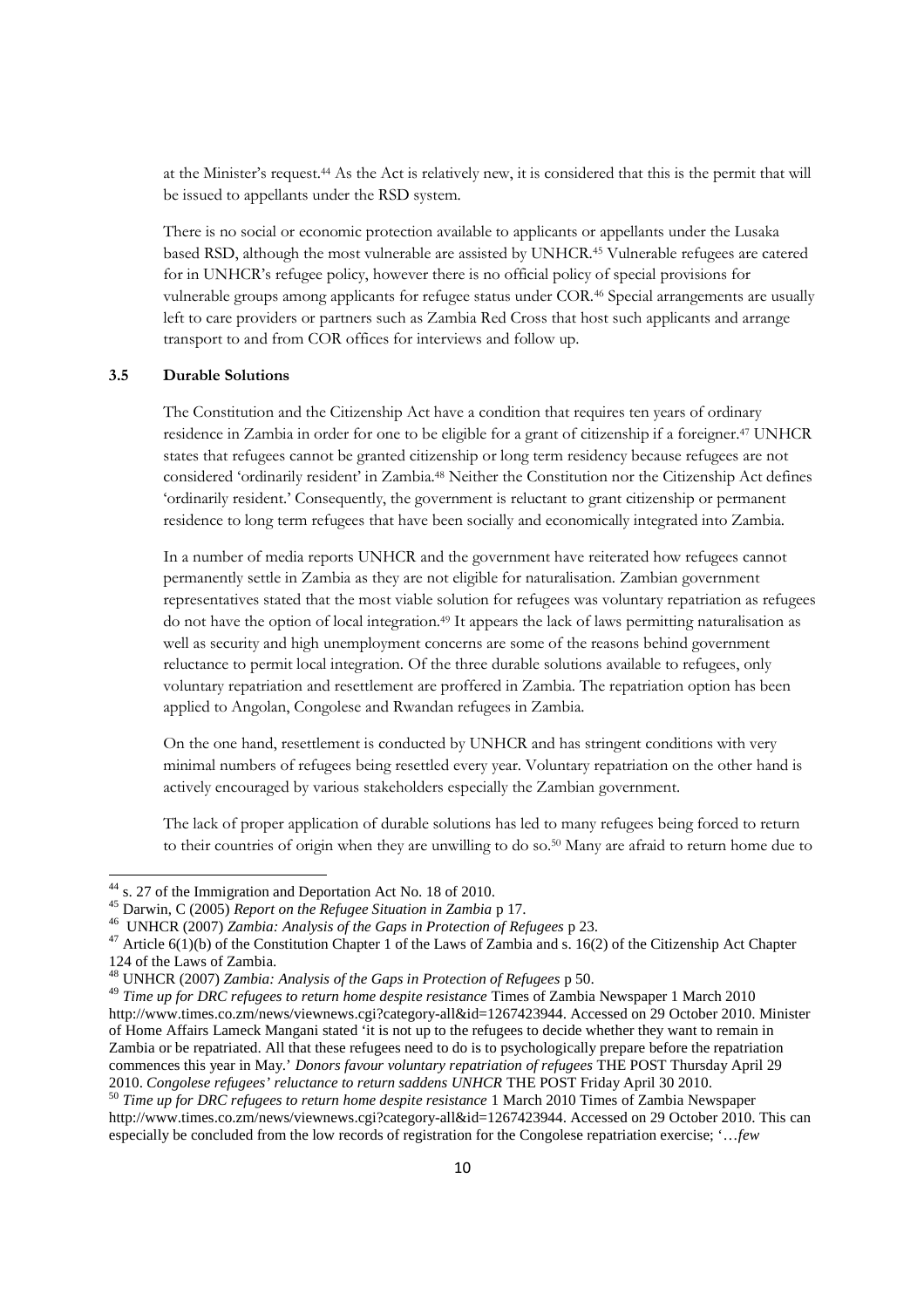security concerns especially with regard to Congolese refugees, while a number of Angolan refugees having lived in Zambia for over a decade, have married Zambian citizens and built lives and businesses there. The structure of the resettlement solution is too rigid and largely inaccessible.

## **4 Refugee Rights**

The Refugees (Control) Act does not enshrine any rights and while refugees have various rights under the 1951 Refugee Convention to which Zambia is party, the instrument has not been domesticated and the rights contained therein cannot be enforced in a court of law.

The Constitution of Zambia guarantees fundamental rights and freedoms to all persons within Zambian territory - not exclusively to Zambian citizens. These rights *inter alia* include life, liberty, privacy, property, protection from slavery, torture and inhuman treatment, protection from discrimination and protection of the law.

Refugees are entitled to enjoy most of the freedoms aforementioned, however, in practice they do not. For instance, refugees are not allowed to own real property in Zambia, protection from discrimination depends on whether various laws permit discriminatory treatment against foreigners, for instance investment laws. Additionally, refugees do not enjoy freedom of movement and are often subject to detention by immigration authorities for various reasons.

Economic and social rights are directive principles of state policy in Zambia and the government is not under legal obligation to fulfill these rights except as part of state policy. Nevertheless, refugees are able to enjoy various economic and social rights; they may engage in work if they have the requisite permits. In camps, UNHCR funds health facilities and refugees have access to these facilities. Urban refugees, however, face difficulties accessing health and other facilities as COR does not provide social or economic assistance to refugees.

Refugee children are provided with primary education of the same standard as Zambian citizens; this is despite the government's reservation to the right to education due to lack of financial capacity. Refugees above primary education level need study permits to attend school.

## **5 Conclusion and Recommendations**

As previously stated, the Refugees (Control) Act does not enshrine any refugee rights and does not incorporate international refugee protection standards. The Minister has been allocated broad discretionary powers over refugee issues and there is a lack of established channels of appeal against the Minister's powers. Furthermore, there is a lack of interconnectedness among the various pieces of Zambian legislation that address refugee issues.

Due to the administrative nature of the RSD process and its lack of documentation, the process is vague. Results are presented to applicants and appellants only in the English language and refugees are not allowed to have legal representation during the process. This has resulted in refugees not adequately utilising or challenging the RSD process.

*<sup>(</sup>Congolese) refugees have been coming forth to register for repatriation*' and *Donors favour voluntary repatriation of refugees* THE POST Thursday April 29 2010.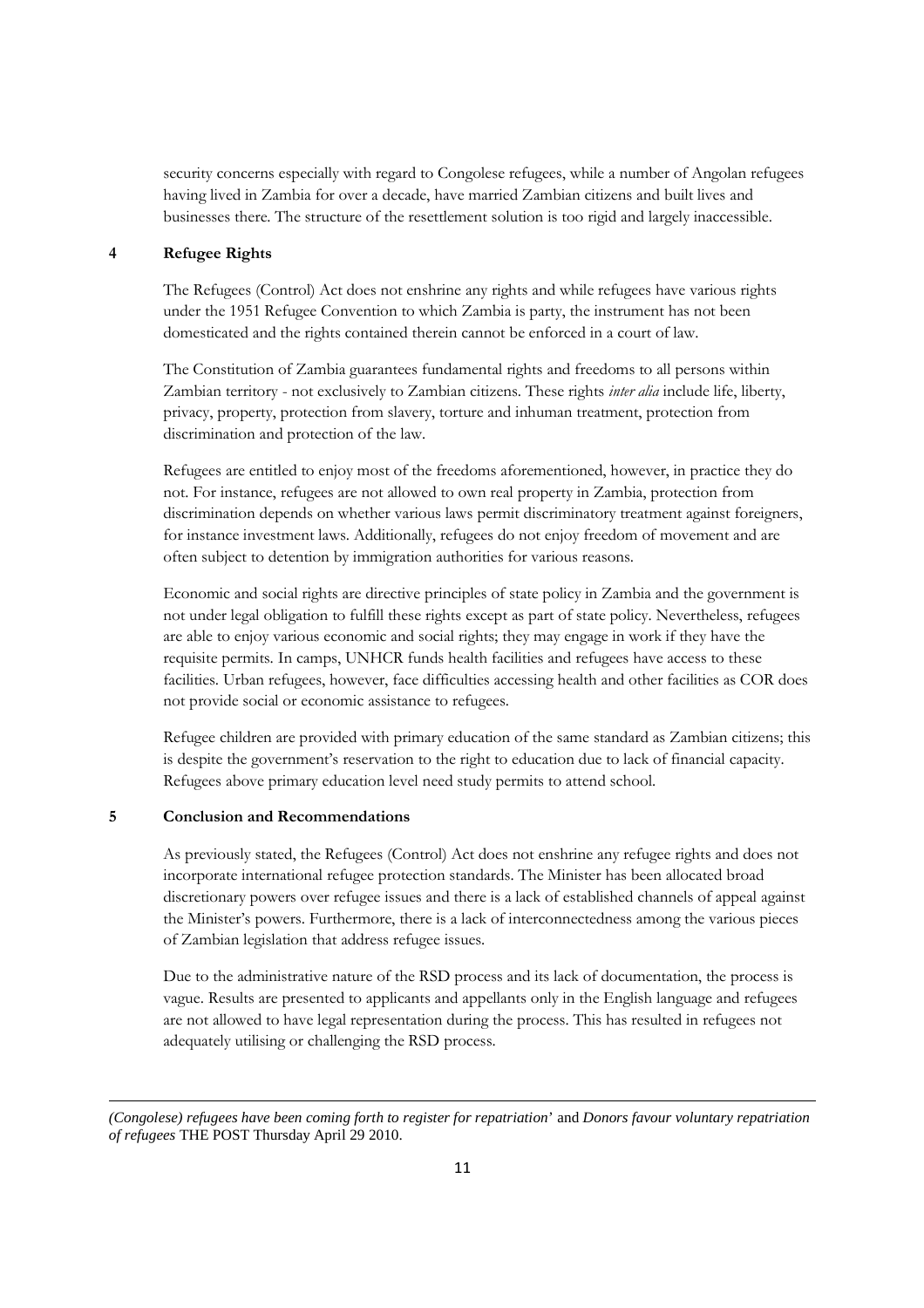The government has prepared a Refugee Bill that is currently under review and incorporates many of the changes that are required to improve refugee protection. Notwithstanding, the Bill has a number of flaws; it has not stipulated the procedure for urban residence applications by refugees nor provided an appeal procedure. Secondly, while the Bill has set out the RSD procedure conducted by the RSD Committee, it is preferable that the procedure be at least partly judicial, which the Bill should expressly state. Dissatisfaction with decisions of the Minister, Refugee Status Committee or the Refugee Appeals Board should lie with the High Court of Zambia.

The Bill should also provide for legal representation of refugees and this can be incorporated in the Legal Aid Act that already stipulates the provision of free legal representation to Zambia's indigent.

With regard to durable solutions, UNHCR and the various stakeholders need to consider restructuring the resettlement system with regards to sub-Saharan refugees. The system needs to take note of refugees facing protracted conflicts, for instance Congolese refugees, and perhaps increase the number of places offered or encourage more African countries to provide resettlement for sub-Saharan refugees.

While Zambia has received and hosted refugees for many years, the process of RSD does not meet international standards and the protection offered to refugees is restricted. There is a need for an overhaul of the system. While this has begun with the Refugee Bill 2008 (which has been in existence since 2002), there are various issues that need to be effectively addressed, especially durable solutions to refugee problems.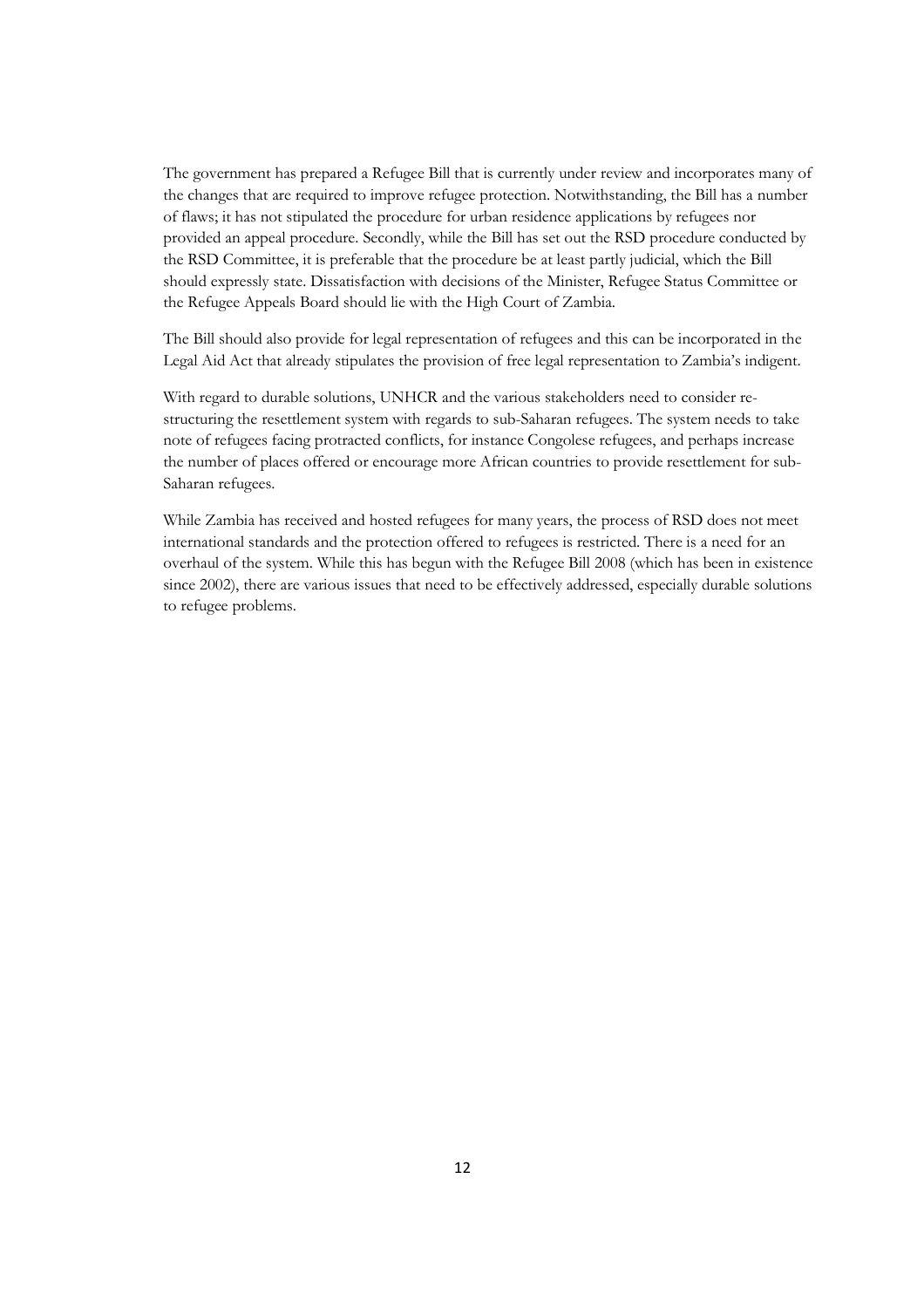#### **BIBLIOGRAPHY**

#### **Books**

**Viljoen, F.** (2007) *International human right slaw in Africa*, Oxford, Oxford University Press.

#### **Newspapers Articles**

**Kalaluka, M**. (2010) 'Donors favour voluntary repatriation of refugees', *THE POST* April 29.

**Kalaluka, M**. (2010) 'Congolese refugees' reluctance to return saddens UNHCR', *THE POST* April 30.

## **Workshop Papers**

**Economic Commission for Africa Southern Africa Office** (2008) 'The Role of Population and Migration in Enhancing Regional Integration in the SADC and COMESA Regions.' Paper presented at a regional workshop on *The Role of Population and Migration in Enhancing Regional Integration in the SADC and COMESA Regions*, Johannesburg, South Africa, 1-2 December 2008

#### **Reports**

**Darwin, C**. (2005) 'Report on the Situation of Refugees in Zambia' Africa and Middle East Refugee Assistance (AMERA) 2005.

#### **Zambian Legislation**

Citizenship Act, Chapter 124 of the Laws of Zambia

Constitution of Zambia, Chapter 1 of the Laws of Zambia

Immigration and Deportation Act, Act No. 18 of 2010

Legal Aid Act, Chapter 34 of the Laws of Zambia

#### **Draft Legislation**

The Refugee Bill 2008

#### **International Legislation**

1951 Convention relating to the Status of Refugees

1966 International Covenant on Economic, Social and Cultural Rights